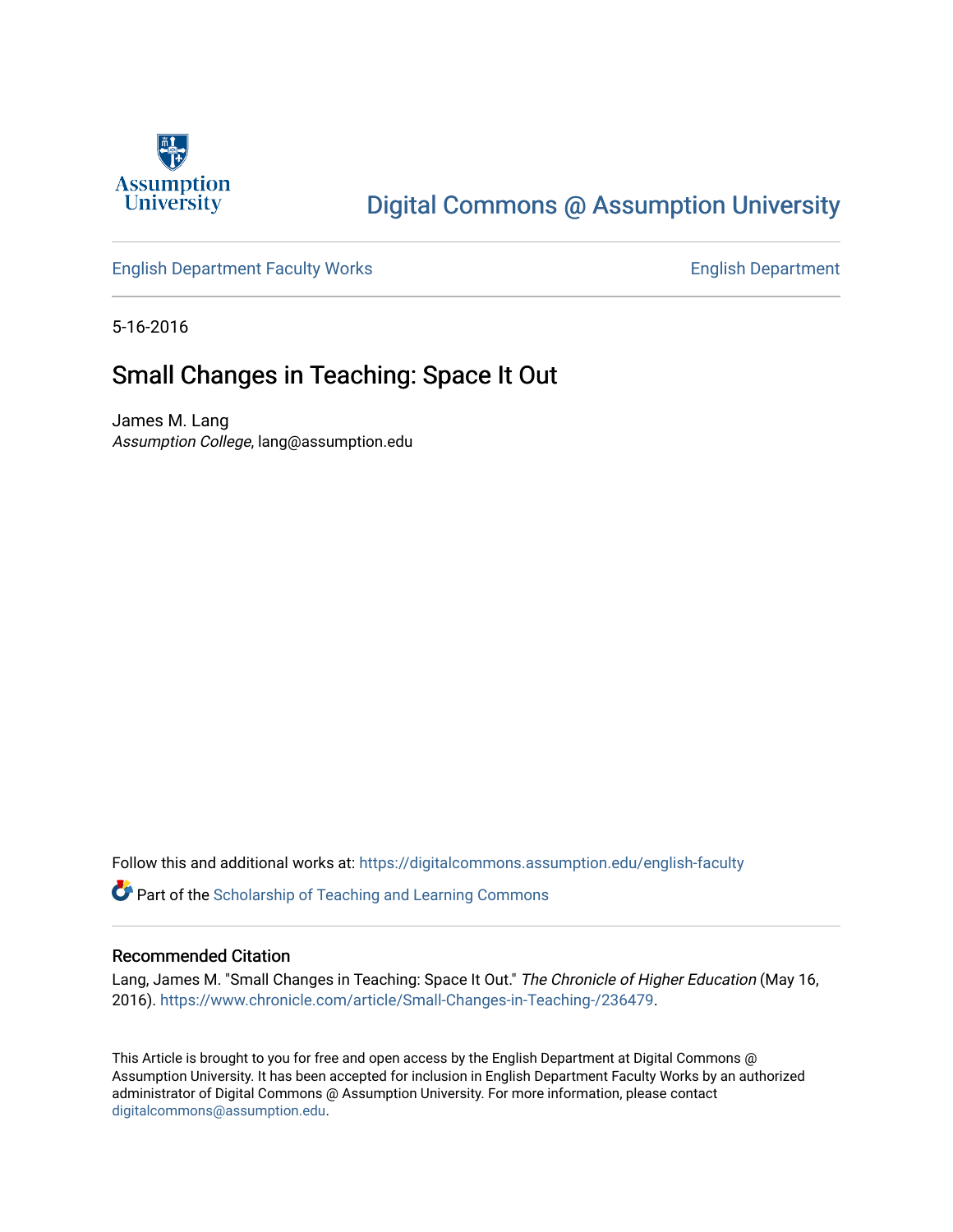[Back to Search Results](https://www.chronicle.com/search?published_date=less_than_3_years&q=%22james+m.+lang%22)

#### [ADVICE](https://www.chronicle.com/section/Advice/66)

# Small Changes in Teaching: Space It Out

The essential ingredient of learning is time

By James M. Lang | MAY 16, 2016



I n th n the last week of the spring semester, and the waning moments of class, a student raised her hand and, in a voice filled with dread, posed the question that I suspect many students wanted to ask: "Will the final exam be cumulative?" She and her classmates already knew the answer, since all of my exams are at least partially cumulative, but perhaps they were hoping I would have a change of heart before the final.

"Of course," I said, in my best deadpan. "If the final exam only covered the last five weeks of the semester, that would tell you that I don't care anymore about the material you learned in the first five weeks. And that," I concluded with a smile, "is most certainly not true." She returned my wry smile, making clear that she understood my answer but didn't much care for it.

Had that exchange occurred at the beginning of class, I probably would have delved into a long explanation of why all of my exams — not just the final — are cumulative, at least in part. I would have introduced my students to a principle that researchers have been affirming for years now: Nothing strengthens learning like spacing it out over time. The more opportunities we can give people to learn something — and the more we spread those opportunities over an extended time period — the more we help them create deep, durable learning.

You already know this from your own experience. Think of a topic that you know best: How did you acquire that knowledge? Your disciplinary knowledge, for one, developed over a very long period of time, and continues to grow with new and repeated exposures to the subject. But consider other skills you have. Did you learn to ski by spending a day on the mountain, and then have it mastered? Or did you come back again and again, improving a little each time? Did you learn a new language by spending a week studying 12 hours a day, and then have it locked into your head? Or did you learn it slowly over months and years, with repeated exposure to the language?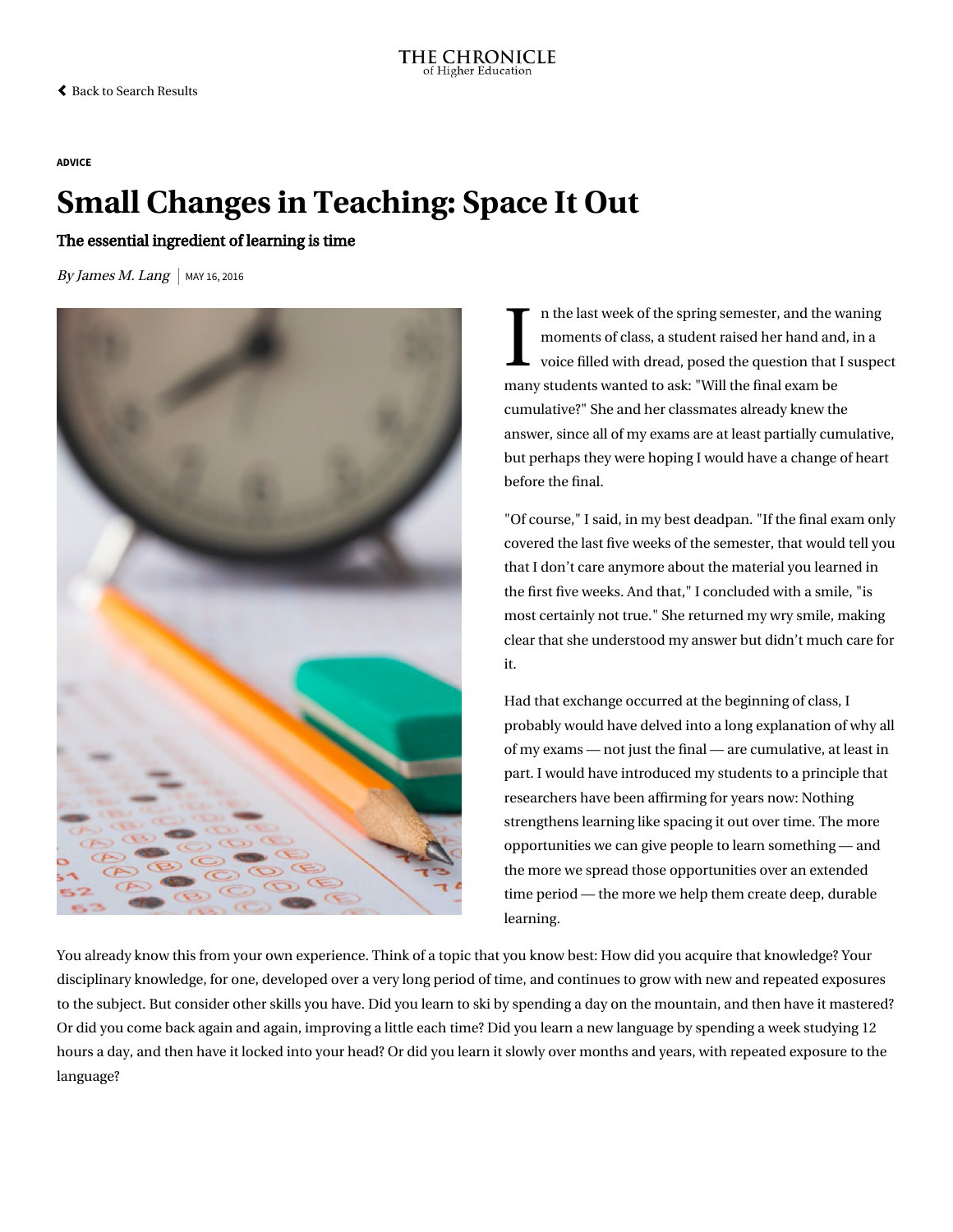#### Small Changes in Teaching



In this series, James M. Lang explores ideas on everyday classroom learning.

- [The Minutes Before Class](https://www.chronicle.com/article/Small-Changes-in-Teaching-The/234178/)
- [The First 5 Minutes of Class](https://www.chronicle.com/article/Small-Changes-in-Teaching-The/234869/)
- [Making Connections](https://www.chronicle.com/article/Small-Changes-in-Teaching-/235230/)
- [The Last 5 Minutes of Class](https://www.chronicle.com/article/Small-Changes-in-Teaching-The/235583/)
- [Giving Them a Say](https://www.chronicle.com/article/Small-Changes-in-Teaching-/235918/)
- [Space It Out](https://www.chronicle.com/article/Small-Changes-in-Teaching-/236479/)
- [Small Changes or Big Revolutions?](https://www.chronicle.com/article/Small-Changes-or-Big/236839/)

Now consider a topic you studied intensely a while back and never returned to again. How well do you know it now? A couple of years ago I was invited to give some faculty workshops in Armenia, and spent time before and during my visit studying the Armenian genocide. When I walked out of the genocide museum in Yerevan, after all that study, I felt like an expert. If you had given me an exam on the subject then, I would have aced it. However, I haven't been back to that material since. If you gave me a quiz on the basics of the Armenian genocide right now, I would likely be mortified at my score.

That tells us something important: Intensive, short-term learning often feels durable in the moment but then fades away — which is why students can do very well on noncumulative exams, and then tank a cumulative final. Cramming works for the short term. But without spaced exposure, learning dims quickly.

What we know from experience has been affirmed by many studies of how learning works. Here is a simple example: In a study from the early 1980s, researchers evaluated two groups of high-school students who were learning new French vocabulary words. The students studied the words in the exact same way, and for the exact same length of time, with one exception: The first group had a single, 30-minute study period, while the second group had three 10-minute study periods spread over three days.

On an initial exam after the study periods had concluded, the two groups performed exactly the same, averaging 16 correct answers out of 20. Thus, in the short term, spaced and nonspaced learning worked equally well. Then the researchers brought back both groups a week later, with no advance warning, and gave them a final test. The nonspaced learners remembered an average of 11 words out of 20; the spaced learners, 15.

Similar findings appear throughout the literature on human learning. In his 2015 book, How We Learn: The Surprising Truth About When, Where, and Why It Happens, [Benedict Carey writes about the power of spaced learning: "Nothing in learning science comes](http://www.amazon.com/How-We-Learn-Surprising-Happens/dp/0812984293) close in terms of immediate, significant, and reliable improvements to learning." The authors of Make It Stick: The Science of Successful Learning [delve more into the mechanics: "Embedding new learning in long-term memory requires a process of](http://www.amazon.com/Make-Stick-Science-Successful-Learning/dp/0674729013/) consolidation, in which memory traces … are strengthened, given meaning, and connected to prior knowledge." That process of consolidation, the authors explain, requires the essential ingredient of time.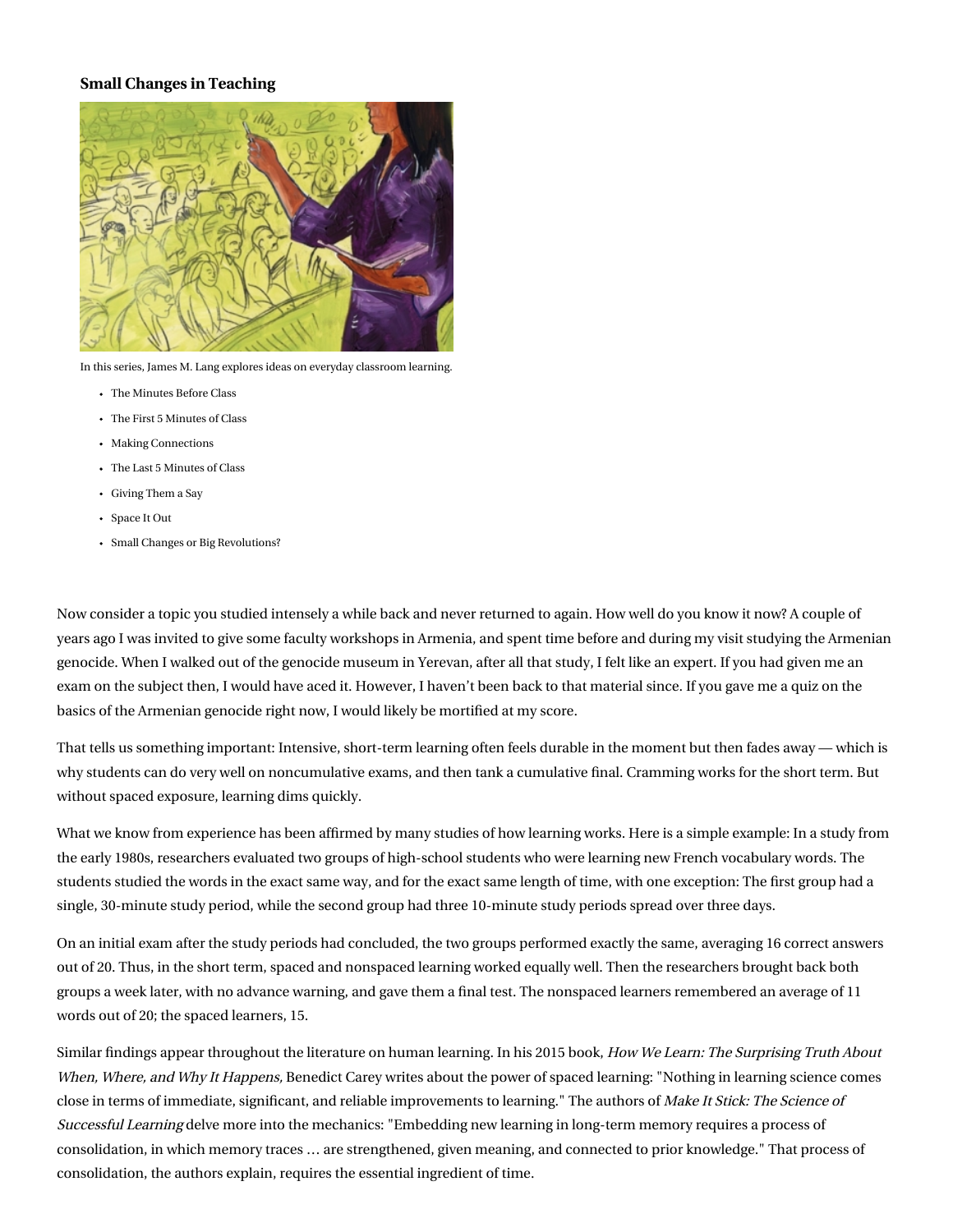[In this series on the power of small changes in teaching, we have thus far considered how to improve learning in the minutes before](http://chronicle.com/article/Small-Changes-in-Teaching-The/234178/) class, [the first five minutes of class,](http://chronicle.com/article/Small-Changes-in-Teaching-The/234869/) and [the last five minutes of class.](http://chronicle.com/article/Small-Changes-in-Teaching-The/235583) We've also considered how to help students make deeper [connections and how to give them more control over their learning. In this final column of the series, we'll finish with three qui](http://chronicle.com/article/Small-Changes-in-Teaching-/235230)ck tips to improve learning through the power of spacing.

Make all assessments (at least partially) cumulative. Whatever material you want students to retain beyond the confines of your course should make multiple appearances throughout the semester, especially on your tests. The more often the students have to retrieve, use, and reflect upon the course material, the more opportunities you are giving them to learn it deeply. Focusing assessments on recently covered material is good practice — just make sure that each assessment also draws from earlier material.

After the first test, set aside some percentage of every exam after that for questions on older content or skills. For example, out of 100 multiple-choice questions, reserve 10 or 25 for material from previous units. Or make sure one of your four essay questions requires students to reach back to earlier course content. Seeding cumulative elements into each exam — and letting students know up front that you'll be doing that — will ensure that they continue to study or practice the earlier material.

You can do the same thing with quizzes, papers, projects, or assessments of any kind. Consider how each of these types of assignments draws deliberately from previously covered material, and creates opportunities to retrieve and practice what students have learned throughout the semester.

Students may not — OK, will not — like the fact that all exams or assignments are cumulative. But they will learn better (although they probably won't ever thank you for that).

The spaced syllabus. It shouldn't just be a document students read during the first week of class and rarely consult again. Have students bring the syllabus to every class, and use it. Every other week set aside a little class time for an exercise: Pick a date on the syllabus from earlier in the semester and give a no-stakes quiz on that day's content. Or ask students to spend five minutes writing about how today's material compares with that of an earlier class session.

In my own courses, I have students do such exercises in their ["commonplace books"](http://chronicle.com/article/Small-Changes-in-Teaching-/235230) (i.e., notebooks in which they write about the connections between the course material and their lives outside the classroom). For example, near the end of the semester in my British-literature survey course, I asked my students to look over the syllabus and write a paragraph about whatever material in the course proved most meaningful to them personally. You can adapt this approach to any discipline. The point is simply to use your syllabus in creative ways that will lead students to revisit earlier material via writing, practicing, or reflection.

Space out your deadlines and tests. This one should almost go without saying, but I'll say it anyway. As much as you can manage to do so without overburdening yourself, give frequent, spaced opportunities for students to practice and demonstrate their learning. Six moderately sized exams will leverage the power of spaced learning more than three major ones. Multiple short papers will beat that one long one, and will better prepare your students for that one long one. Weekly quizzes, writing exercises, or problem-solving sessions will help even more.

You may think, "My students are doing just fine with a midterm and final, thank you very much." Sure, maybe they do well on those exams. But remember those students in the French vocabulary experiment? They all did equally well on the initial quiz. The power of spaced learning didn't emerge until much later. The same may be true of your students: They are cramming and doing just fine on your two exams — but they may not be retaining much after the semester ends. Frequent, spaced assessments will give them a better chance to carry their learning past the final exam.

This column represents the official conclusion to my series on the power of small changes to improve teaching and learning in higher education (you can find plenty more ideas and suggestions in my new book, Small Teaching: Everyday Lessons From the Science of Learning[\). But next month's column will be a coda of sorts, when I take on an objection to this approach that someone made to me](http://www.amazon.com/Small-Teaching-Everyday-Lessons-Learning/dp/1118944496) once in a faculty workshop: Higher education needs revolution right now, not small changes.